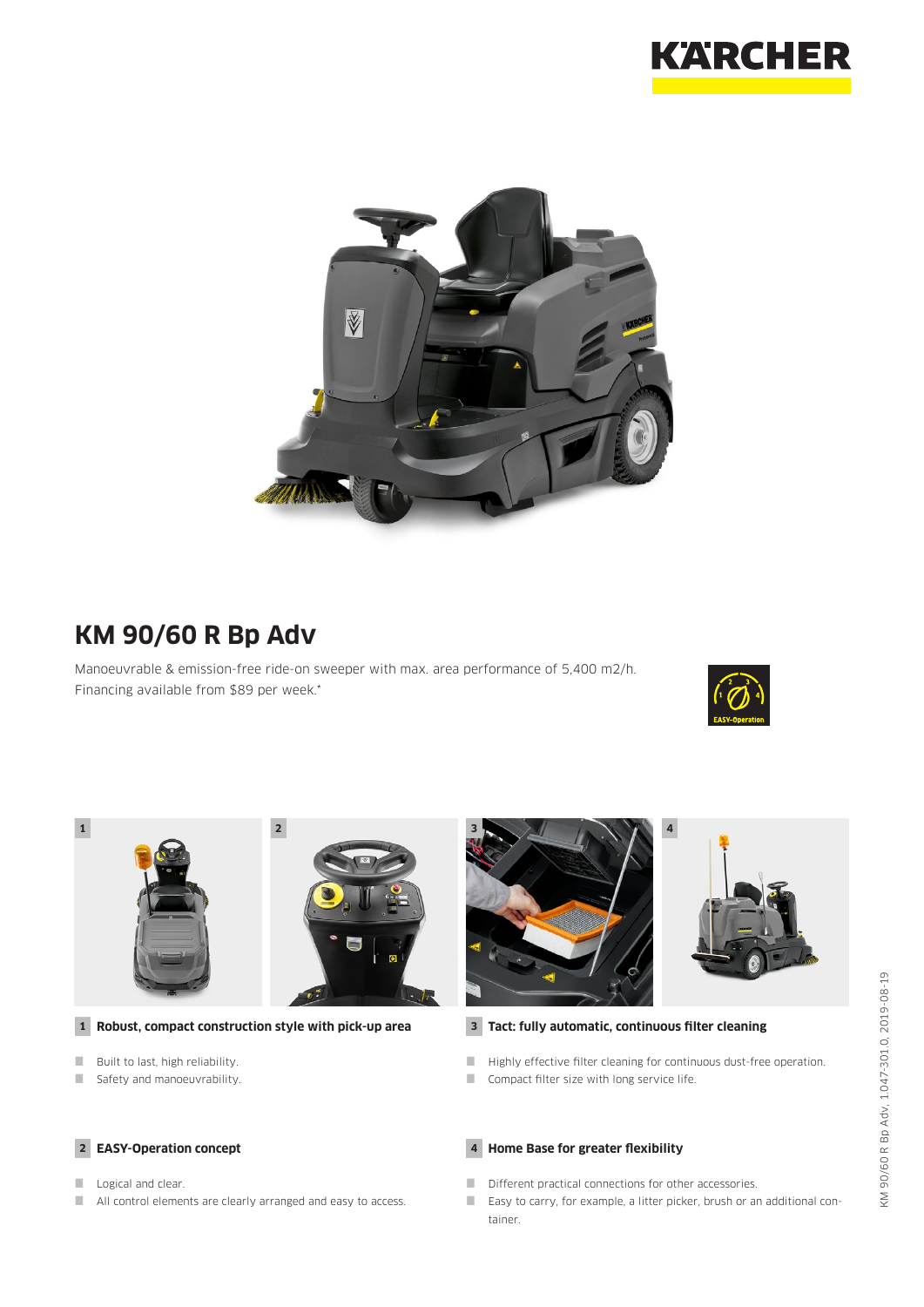# TECHNICAL DATA AND EQUIPMENT

MISSING PICTURE: M:\print\KM\_90\_60\_Fair\_app\_4\_49067.TIF

## **KM 90/60 R Bp Adv**

- With fully automatic and highly effective Tact filter cleaning
- system
- Integrated Homebase Swerving side brush

| <b>Technical data</b>             |              |                   |                                      |   |  |  |  |  |  |
|-----------------------------------|--------------|-------------------|--------------------------------------|---|--|--|--|--|--|
| <b>Order No.</b>                  |              | 1.047-301.0       |                                      |   |  |  |  |  |  |
| <b>EAN code</b>                   |              | 4039784621343     |                                      |   |  |  |  |  |  |
| <b>Drive</b>                      |              | DC motor          |                                      |   |  |  |  |  |  |
| Drive power                       | kW           | 1,2               |                                      |   |  |  |  |  |  |
| Max. area performance             | $m^2/h$      | 5400              |                                      |   |  |  |  |  |  |
| <b>Working width</b>              | mm           | 615               |                                      |   |  |  |  |  |  |
| Working width with 1 side brush   | mm           | 900               |                                      |   |  |  |  |  |  |
| Working width with 2 side brushes | mm           | 1150              |                                      |   |  |  |  |  |  |
| Container                         | $\mathbf{I}$ | 60                |                                      |   |  |  |  |  |  |
| <b>Climbing capacity</b>          | %            | 12                |                                      |   |  |  |  |  |  |
| <b>Working speed</b>              | km/h         | 6                 |                                      |   |  |  |  |  |  |
| Weight                            | kg           | 225               |                                      |   |  |  |  |  |  |
| Dimensions (L x W x H)            | mm           | 1635 × 980 × 1260 |                                      |   |  |  |  |  |  |
|                                   |              |                   |                                      |   |  |  |  |  |  |
| <b>Equipment</b>                  |              |                   |                                      |   |  |  |  |  |  |
| Automatic filter cleaning system  |              | п                 | <b>Battery indicator</b>             | п |  |  |  |  |  |
| <b>Traction drive</b>             |              | electric          | <b>Operating hour counter</b>        | ■ |  |  |  |  |  |
| Floating main roller brush        |              | п                 | <b>Sweeping function, selectable</b> | п |  |  |  |  |  |
| Adjustable suction power          |              | п                 | Side brush pneumatically controlled  | ш |  |  |  |  |  |
| Coarse dirt flap                  |              | п                 |                                      |   |  |  |  |  |  |
| Overthrow system                  |              | п                 |                                      |   |  |  |  |  |  |
| <b>Forward drive</b>              |              | п                 |                                      |   |  |  |  |  |  |
| <b>Reverse traction drive</b>     |              | п                 |                                      |   |  |  |  |  |  |
| Vacuum                            |              | п                 |                                      |   |  |  |  |  |  |
| Outdoor use                       |              | п                 |                                      |   |  |  |  |  |  |
| Indoor use                        |              | п                 |                                      |   |  |  |  |  |  |

 $\blacksquare$  Included in delivery.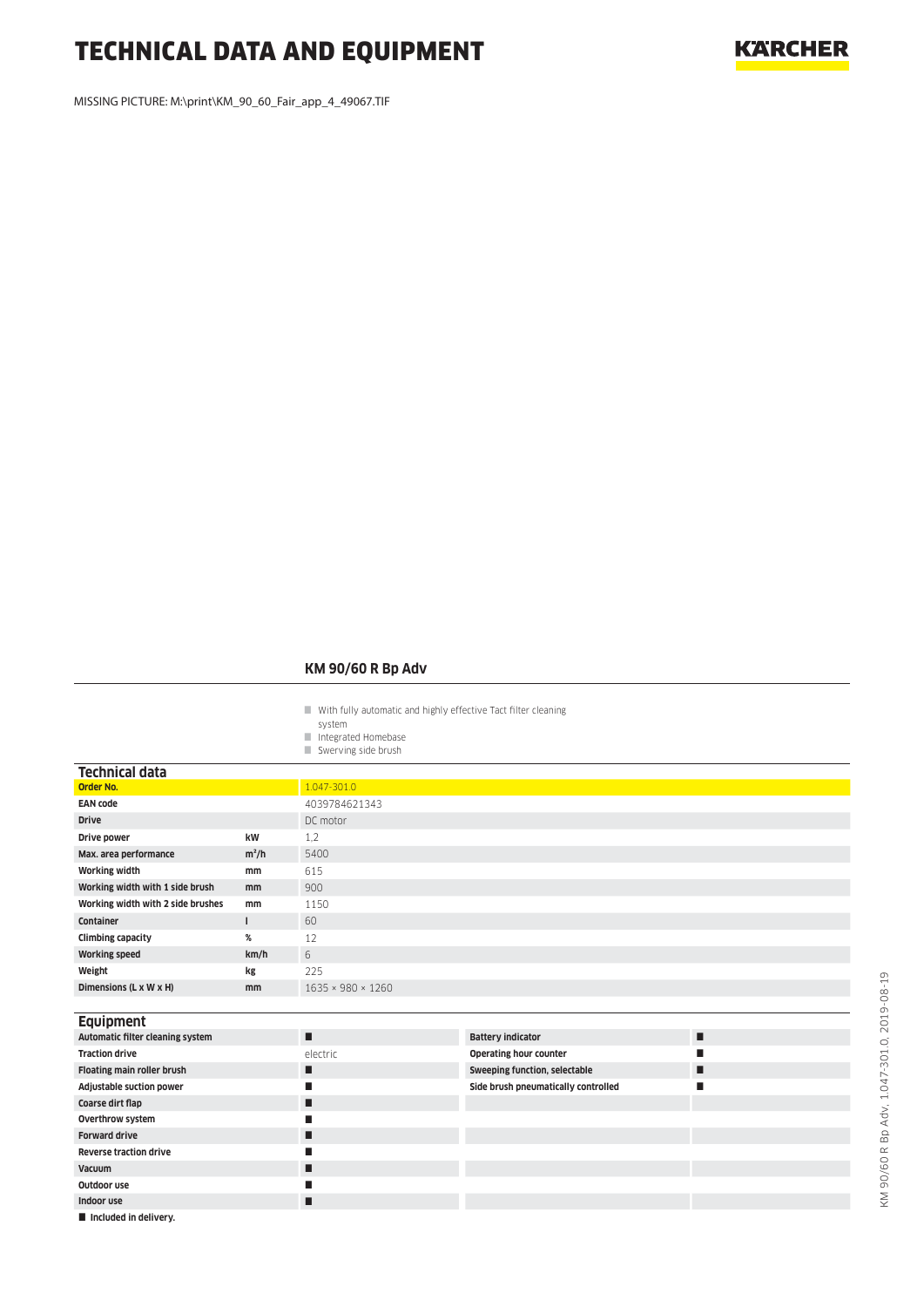

|                                             |                | Order No.     | Installation ex Length /<br>works | width  | Diame-<br>ter | Price | <b>Description</b>                                                                                   |
|---------------------------------------------|----------------|---------------|-----------------------------------|--------|---------------|-------|------------------------------------------------------------------------------------------------------|
| <b>Standard main roller brushes</b>         |                |               |                                   |        |               |       |                                                                                                      |
| Reversing rolling mill complete KM<br>90/6  | $\mathbf{1}$   | 4.762-430.0   |                                   | 615 mm | 250 mm        |       | Water-resistant universal bristles, extremely durable, suita-<br>п<br>ble for all surfaces.          |
| <b>Flat pleated filter</b>                  |                |               |                                   |        |               |       |                                                                                                      |
| Flat filter with cross beam PFS             |                | 2 6.907-519.0 |                                   |        |               |       | п                                                                                                    |
| Main roller brush, soft/natural             |                |               |                                   |        |               |       |                                                                                                      |
| Reversing rolling mill complete<br>soft KM  | 3              | 4.762-442.0   |                                   | 615 mm | 250 mm        |       | With natural bristles, ideal for sweeping fine dust on smooth<br>surfaces both indoors and outdoors. |
| Main roller brush, hard                     |                |               |                                   |        |               |       |                                                                                                      |
| Reversing rolling mill complete<br>hard KM  | $\overline{4}$ | 4.762-443.0   |                                   | 615 mm | 250 mm        |       | For the removal of stubborn dirt outdoors.<br>$\Box$                                                 |
| Main roller brush, antistatic               |                |               |                                   |        |               |       |                                                                                                      |
| Main roller brush, antistatic               | 5              | 4.762-441.0   |                                   | 615 mm | 250 mm        |       | For sweeping surfaces subject to static build up (e.g. carpets, $\Box$<br>artificial turf)           |
|                                             | 6              | 6.907-342.0   |                                   | 615 mm | 190 mm        |       | $\Box$                                                                                               |
| <b>Umbausatz Filter</b>                     |                |               |                                   |        |               |       |                                                                                                      |
|                                             |                | 2.643-176.0   |                                   |        |               |       | $\Box$                                                                                               |
| Add-on kit filter box complete<br>APFC 2-fa | 8              | 2.851-392.7   | 2.851-392.7                       |        |               |       | $\Box$                                                                                               |

 $\Box$  Included in delivery.  $\Box$  Available accessories.

**KARCHER**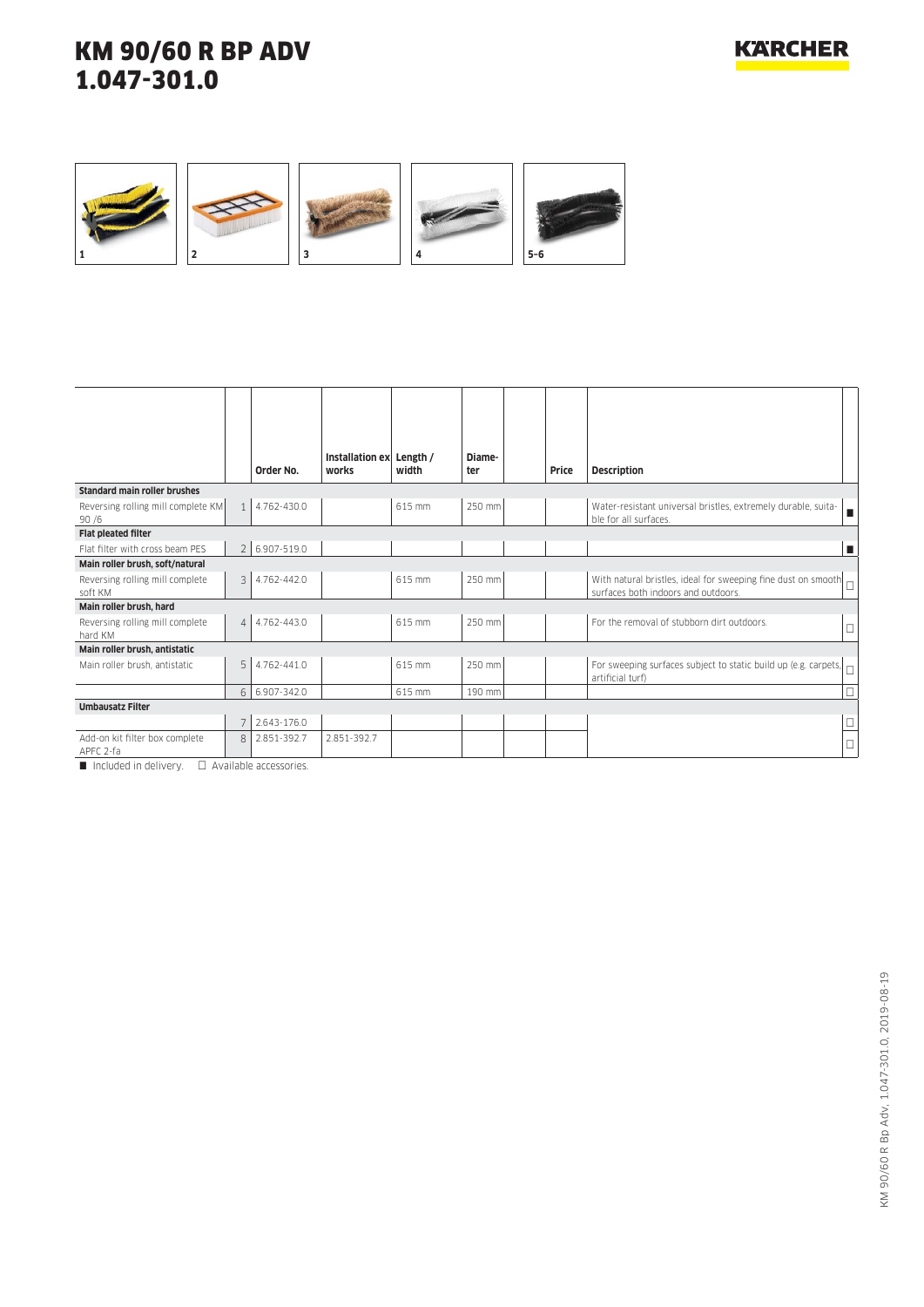## **KARCHER**

# KM 90/60 R BP ADV 1.047-301.0



|                              | Order No.     | Installation ex Length /<br>works | width | Diame-<br>ter | Price | <b>Description</b>                                                                                                                          |  |
|------------------------------|---------------|-----------------------------------|-------|---------------|-------|---------------------------------------------------------------------------------------------------------------------------------------------|--|
| <b>Standard side brushes</b> |               |                                   |       |               |       |                                                                                                                                             |  |
| Side broom standard          | 1 6.906-132.0 |                                   |       | 420 mm        |       | Moisture-proof universal bristles, longlife, suitable for all<br>surfaces                                                                   |  |
| Side brush, hard             |               |                                   |       |               |       |                                                                                                                                             |  |
| Side broom hard              | 2 6.905-625.0 |                                   |       | 420 mm        |       | Removes stubborn dirt outdoors, moisture-proof, mildly<br>abrasive                                                                          |  |
| Side brush, soft             |               |                                   |       |               |       |                                                                                                                                             |  |
| Side broom soft<br>.         | 3 6.905-626.0 |                                   |       | 420 mm        |       | Moisture-proof, soft side brush for sweeping fine dust on all<br>surfaces indoors and outdoors. Ideal for dirt with a high<br>dust content. |  |

 $\blacksquare$  Included in delivery.  $\square$  Available accessories.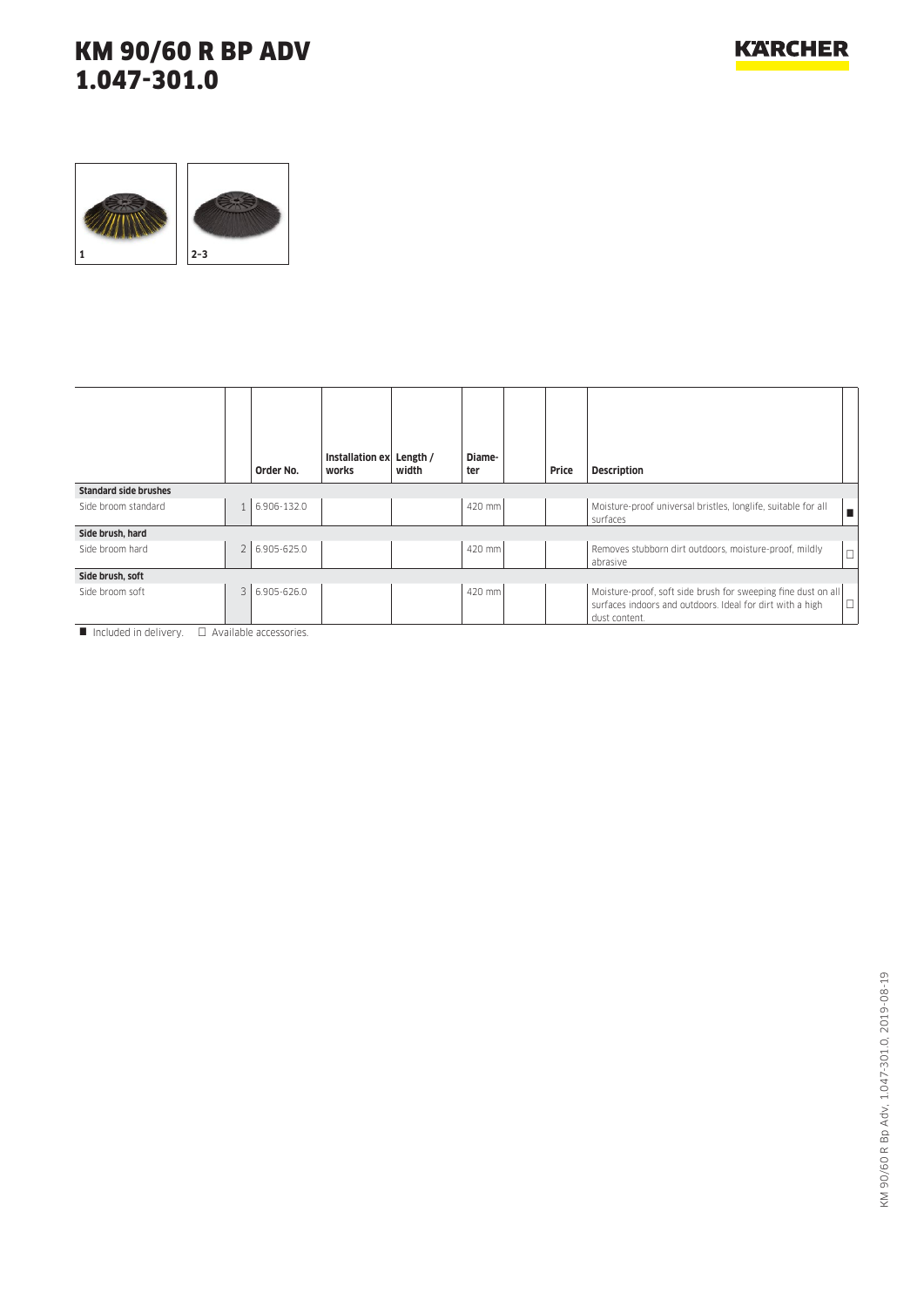

|                           |                | Order No.     | Quantity   | Battery volt-<br>age | <b>Battery</b><br>capaci-<br>ty | Battery<br>type | Price | <b>Description</b>    |        |
|---------------------------|----------------|---------------|------------|----------------------|---------------------------------|-----------------|-------|-----------------------|--------|
| <b>Battery Chargers</b>   |                |               |            |                      |                                 |                 |       |                       |        |
| Charger                   |                | 1 6.654-078.0 | 1 piece(s) | 24 V                 |                                 | separate        |       | For battery 6.654-124 | $\Box$ |
| <b>Traction batteries</b> |                |               |            |                      |                                 |                 |       |                       |        |
| Battery                   | 2 <sup>1</sup> | 6.654-124.0   |            | 6V                   | 180 Ah                          | mainte-         |       |                       |        |
|                           |                |               |            |                      |                                 | nance-          |       |                       | $\Box$ |
|                           |                |               |            |                      |                                 | free            |       |                       |        |

 $\blacksquare$  Included in delivery.  $\Box$  Available accessories.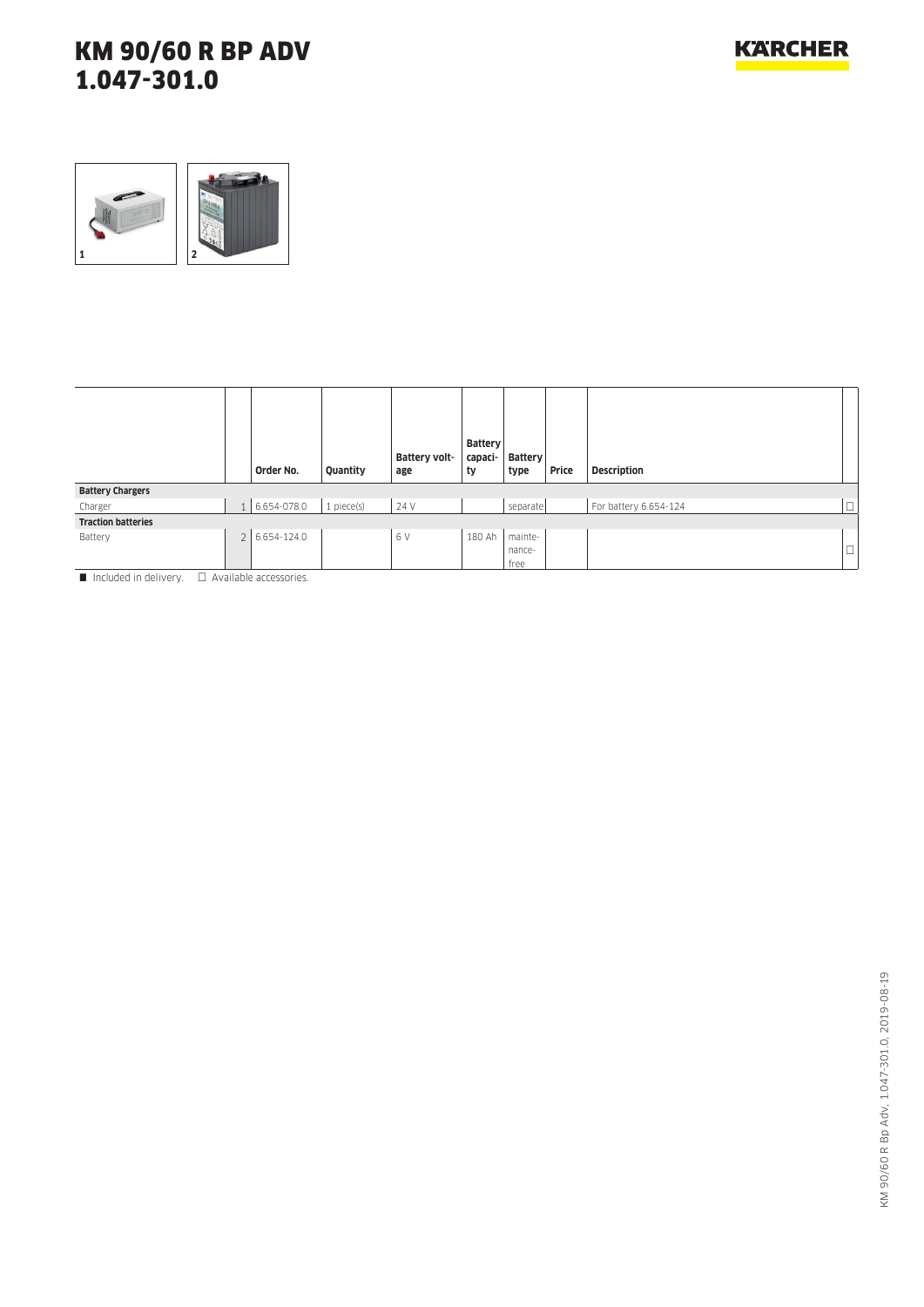

| Order No. | Quantity                                                                                                                                                                                                                       | ID                                                                                      | Width |  | <b>Description</b> |        |
|-----------|--------------------------------------------------------------------------------------------------------------------------------------------------------------------------------------------------------------------------------|-----------------------------------------------------------------------------------------|-------|--|--------------------|--------|
|           |                                                                                                                                                                                                                                |                                                                                         |       |  |                    |        |
|           | 1 piece(s)                                                                                                                                                                                                                     |                                                                                         |       |  |                    | $\Box$ |
|           | The contract of the state of the contract of the contract of the contract of the contract of the contract of the contract of the contract of the contract of the contract of the contract of the contract of the contract of t | Cleaning agent container, complete $\begin{array}{ c c } 1 & 4.070 - 006.0 \end{array}$ |       |  | Length Price       |        |

 $\blacksquare$  Included in delivery.  $\Box$  Available accessories.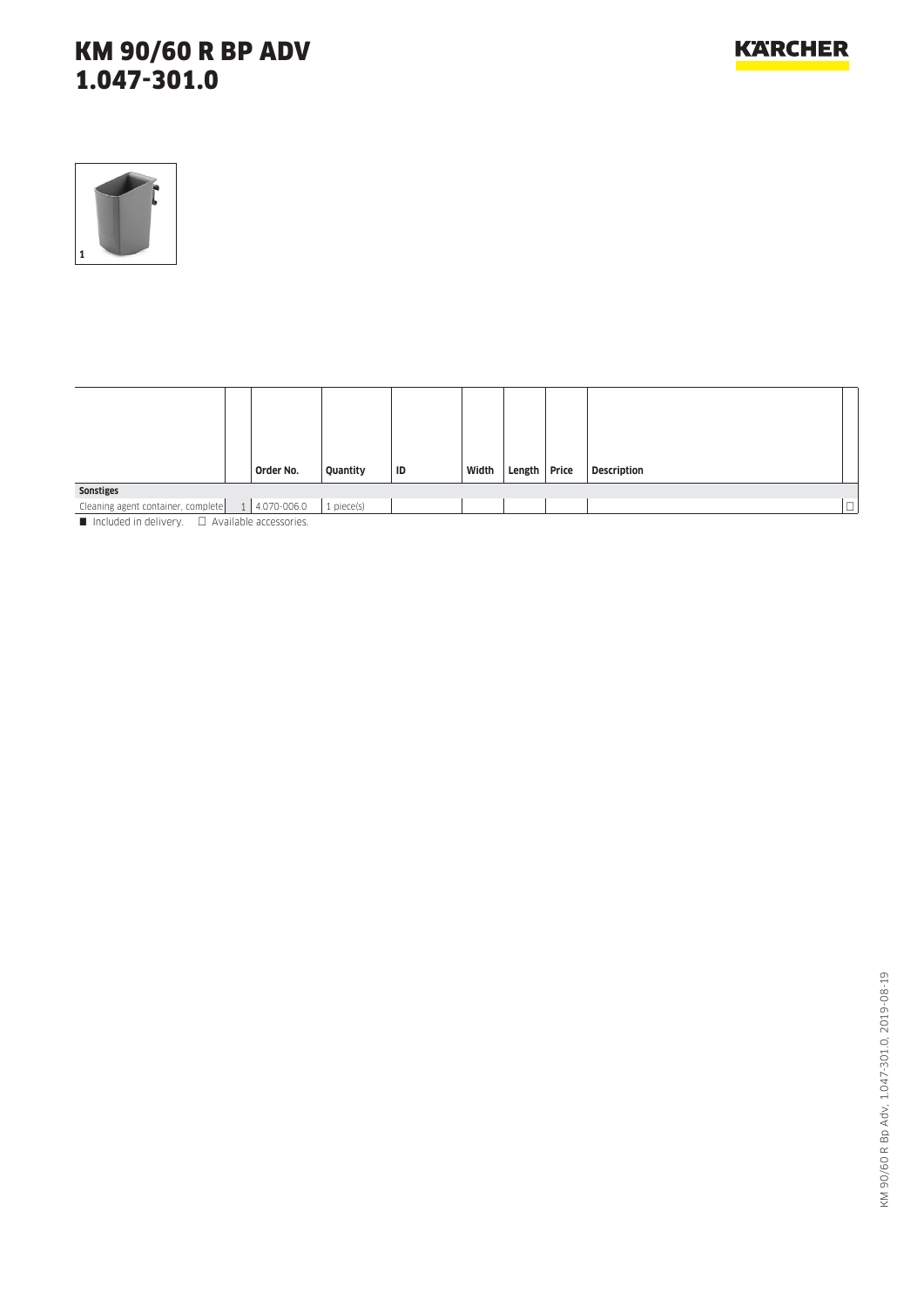

| Order No. |                                                                                                                                                |       |                 | Price |             |
|-----------|------------------------------------------------------------------------------------------------------------------------------------------------|-------|-----------------|-------|-------------|
|           |                                                                                                                                                |       |                 |       |             |
|           | 2.851-334.7                                                                                                                                    |       |                 |       | □           |
|           |                                                                                                                                                |       |                 |       |             |
|           | 2.643-887.7                                                                                                                                    |       |                 |       |             |
|           |                                                                                                                                                |       |                 |       |             |
|           | 2.642-693.7                                                                                                                                    |       |                 |       | L.          |
|           | 1 2.851-334.7<br>2 2.643-887.0<br>3 2.642-693.0<br>$\blacksquare$ the distribution definition of $\blacksquare$ . A contradict a concentration | works | Installation ex |       | Description |

Included in delivery.  $\Box$  Available accessories.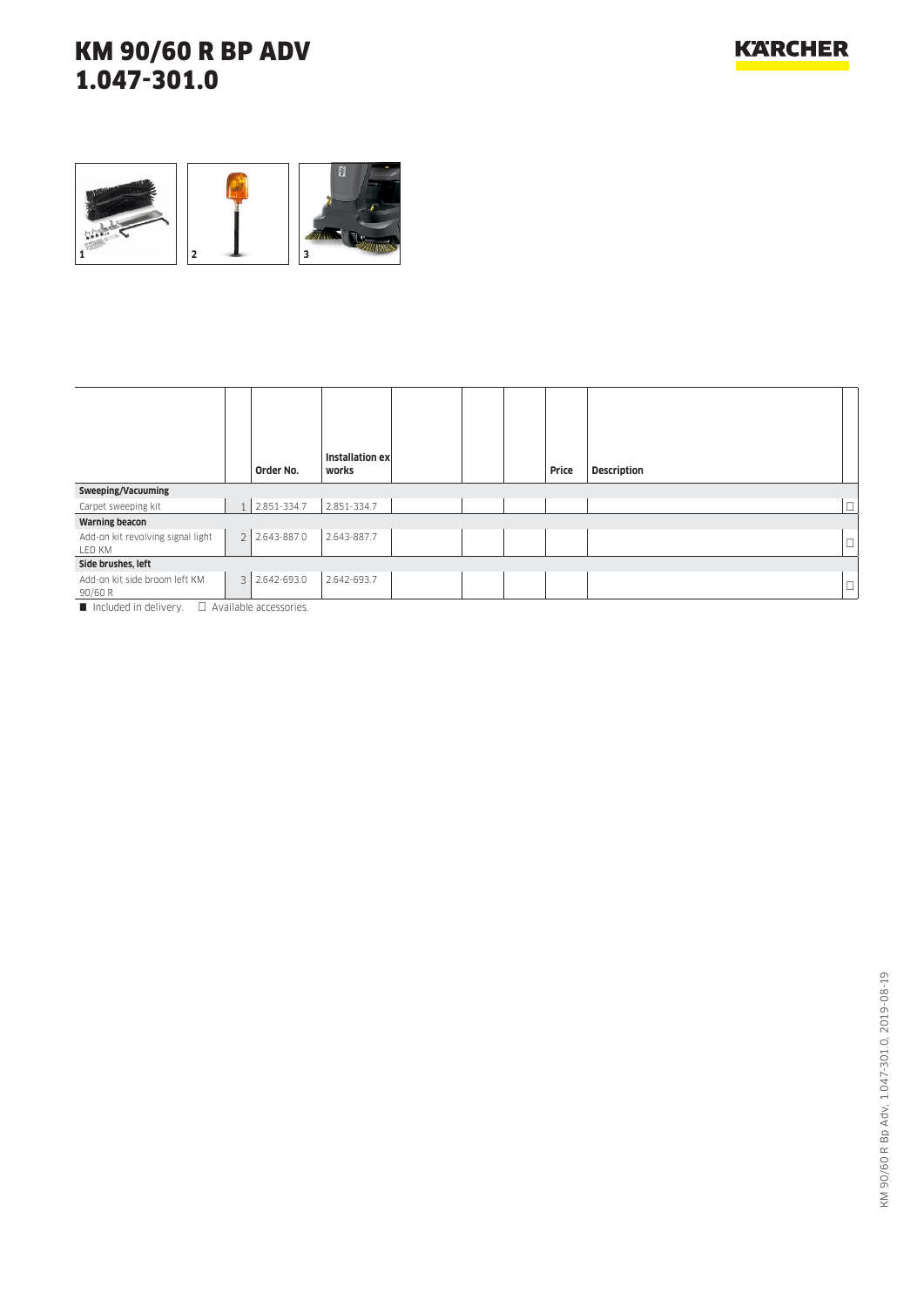

|                                                                          |                |             | Installation ex |  |       |                                    |        |
|--------------------------------------------------------------------------|----------------|-------------|-----------------|--|-------|------------------------------------|--------|
|                                                                          |                | Order No.   | works           |  | Price | <b>Description</b>                 |        |
| Tyres, puncture-proof                                                    |                |             |                 |  |       |                                    |        |
| Puncture-proof tyres (set), solid<br>rubber, non-marking                 | 1 <sup>1</sup> | 2.641-129.7 | 2.641-129.7     |  |       | Avoid tyre marks on light surfaces | $\Box$ |
| $\blacksquare$ Included in delivery $\blacksquare$ Available accessories |                |             |                 |  |       |                                    |        |

 $I$ icluded in delivery.  $\Box$  Available accessories